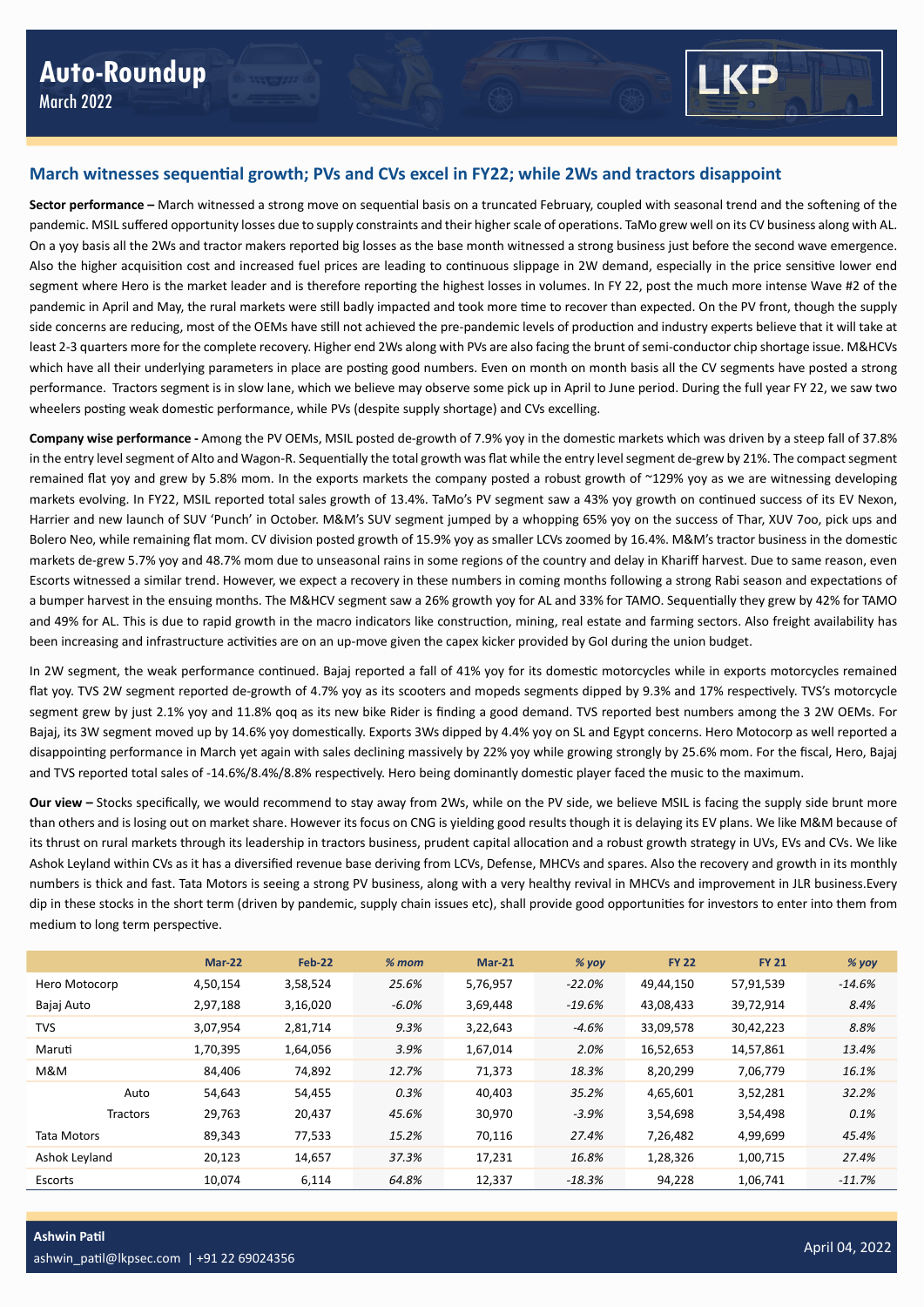| <b>Auto-Roundup</b> |  |
|---------------------|--|
| <b>March 2022</b>   |  |



| <b>Hero Motocorp</b> |               |               |         |               |          |              |              |          |
|----------------------|---------------|---------------|---------|---------------|----------|--------------|--------------|----------|
|                      | <b>Mar-22</b> | <b>Feb-22</b> | $%$ mom | <b>Mar-21</b> | $%$ yoy  | <b>FY 22</b> | <b>FY 21</b> | % yoy    |
| <b>Total sales</b>   | 4,50,154      | 3,58,524      | 25.6%   | 5,76,957      | $-22.0%$ | 49,44,150    | 57,91,539    | $-14.6%$ |

 $\frac{1}{2}$ 

| <b>Bajaj Auto</b>  |          |               |          |               |           |              |              |         |
|--------------------|----------|---------------|----------|---------------|-----------|--------------|--------------|---------|
|                    | Mar-22   | <b>Feb-22</b> | $%$ mom  | <b>Mar-21</b> | % yoy     | <b>FY 22</b> | <b>FY 21</b> | % yoy   |
| <b>Motorcycles</b> |          |               |          |               |           |              |              |         |
| Domestic           | 1,07,081 | 96,523        | 10.9%    | 1,81,393      | $-41.0\%$ | 16,41,084    | 18,09,375    | $-9.3%$ |
| Exports            | 1,49,243 | 1,82,814      | $-18.4%$ | 1,48,740      | 0.3%      | 21,95,772    | 17,96,518    | 22.2%   |
| <b>Total</b>       | 2,56,324 | 2,79,337      | $-8.2%$  | 3,30,133      | $-22.4%$  | 38,36,856    | 36,05,893    | 6.4%    |
| 3W                 |          |               |          |               |           |              |              |         |
| Domestic           | 19,671   | 16,224        | 21.2%    | 17,158        | 14.6%     | 1,60,723     | 1,09,292     | 47.1%   |
| Exports            | 21,193   | 20,459        | 3.6%     | 22,157        | $-4.4%$   | 3,10,854     | 2,57,729     | 20.6%   |
| Total              | 40,864   | 36,683        | 11.4%    | 39,315        | 3.9%      | 4,71,577     | 3,67,021     | 28.5%   |
| Domestic           | 1,26,752 | 1,12,747      | 12.4%    | 1,98,551      | $-36.2%$  | 18,01,807    | 19,18,667    | $-6.1%$ |
| Exports            | 1,70,436 | 2,03,273      | $-16.2%$ | 1,70,897      | $-0.3%$   | 25,06,626    | 20,54,247    | 22.0%   |
| <b>Total</b>       | 2,97,188 | 3,16,020      | $-6.0%$  | 3,69,448      | $-19.6%$  | 43,08,433    | 39,72,914    | 8.4%    |

| <b>TVS Motors</b>        |          |               |         |               |          |              |              |          |
|--------------------------|----------|---------------|---------|---------------|----------|--------------|--------------|----------|
|                          | Mar-22   | <b>Feb 22</b> | $%$ mom | <b>Mar-21</b> | $%$ yoy  | <b>FY 22</b> | <b>FY 21</b> | % yoy    |
| Motorcycles              | 1,60,522 | 1,43,523      | 11.8%   | 1,57,254      | 2.1%     | 17,31,459    | 13,33,999    | 29.8%    |
| Scooters                 | 94,747   | 86,616        | 9.4%    | 1,04,513      | $-9.3%$  | 9,22,578     | 9,60,706     | $-4.0%$  |
| Mopeds                   | 37,649   | 37,486        | 0.4%    | 45,630        | $-17.5%$ | 4,83,666     | 6,25,428     | $-22.7%$ |
| <b>Total 2W</b>          | 2,92,918 | 2,67,625      | 9.5%    | 3,07,397      | $-4.7%$  | 31,37,703    | 29,20,133    | 7.5%     |
| 3W                       | 15,036   | 14,089        | 6.7%    | 15,246        | $-1.4%$  | 1,71,875     | 1,22,090     | 40.8%    |
| <b>Total sales</b>       | 3,07,954 | 2,81,714      | 9.3%    | 3,22,643      | $-4.6%$  | 33,09,578    | 30,42,223    | 8.8%     |
| Exports out of the above | 1,09,724 | 1,07,574      | 2.0%    | 1,19,382      | $-8.1%$  | 12,53,191    | 8,69,729     | 44.1%    |
| 2W exports               | 95,962   | 94,427        | 1.6%    | 1,05,242      | $-8.8%$  | 10,90,139    | 7,55,905     | 44.2%    |

| <b>Maruti Suzuki</b>                                           |               |               |          |               |          |              |              |         |
|----------------------------------------------------------------|---------------|---------------|----------|---------------|----------|--------------|--------------|---------|
|                                                                | <b>Mar-22</b> | <b>Feb-22</b> | $% mom$  | <b>Mar-21</b> | % yoy    | <b>FY 22</b> | <b>FY 21</b> | % yoy   |
| Mini(Alto, Old WagonR, S-Presso)                               | 15,491        | 19,691        | $-21.3%$ | 24,653        | $-37.2%$ | 2,11,762     | 2,26,159     | $-6.4%$ |
| Compact(New WagonR, Swift, Celerio, Baleno, Dzire, Ignis)      | 82,314        | 77,795        | 5.8%     | 82,201        | 0.1%     | 7,04,881     | 7,19,647     | $-2.1%$ |
| Mid size (Ciaz)                                                | 1,834         | 1,912         | $-4.1%$  | 1,628         | 12.7%    | 15,869       | 13,852       | 14.6%   |
| Total passenger cars                                           | 99,639        | 99,398        | 0.2%     | 1,08,482      | $-8.2%$  | 9,32,512     | 9,59,658     | $-2.8%$ |
| Utility Vehicles (Gypsy, Ertiga, XL6, S-Cross, Vitarra Brezza) | 25,001        | 25,360        | $-1.4%$  | 26,174        | -4.5%    | 2,90,701     | 2,29,101     | 26.9%   |
| Vans(Omni, Eeco)                                               | 9,221         | 9,190         | 0.3%     | 11,547        | $-20.1%$ | 1,08,345     | 1,05,081     | 3.1%    |
| LCV (Super Carry)                                              | 3,797         | 3,659         | 3.8%     | 3,315         | 14.5%    | 33,812       | 29,556       | 14.4%   |
| <b>Total domestic sales</b>                                    | 1,37,658      | 1,37,607      | $0.0\%$  | 1,49,518      | $-7.9%$  | 13,65,370    | 13,23,396    | 3.2%    |
| Sales to other OEM :A:Compact                                  | 6,241         | 2,428         | 157.0%   | 5,899         | 5.8%     | 48,907       | 38,326       | 27.6%   |
| Exports                                                        | 26,496        | 24,021        | 10.3%    | 11,597        | 128.5%   | 2,38,376     | 96,139       | 147.9%  |
| <b>Total sales</b>                                             | 1,70,395      | 1,64,056      | 3.9%     | 1,67,014      | 2.0%     | 16,52,653    | 14,57,861    | 13.4%   |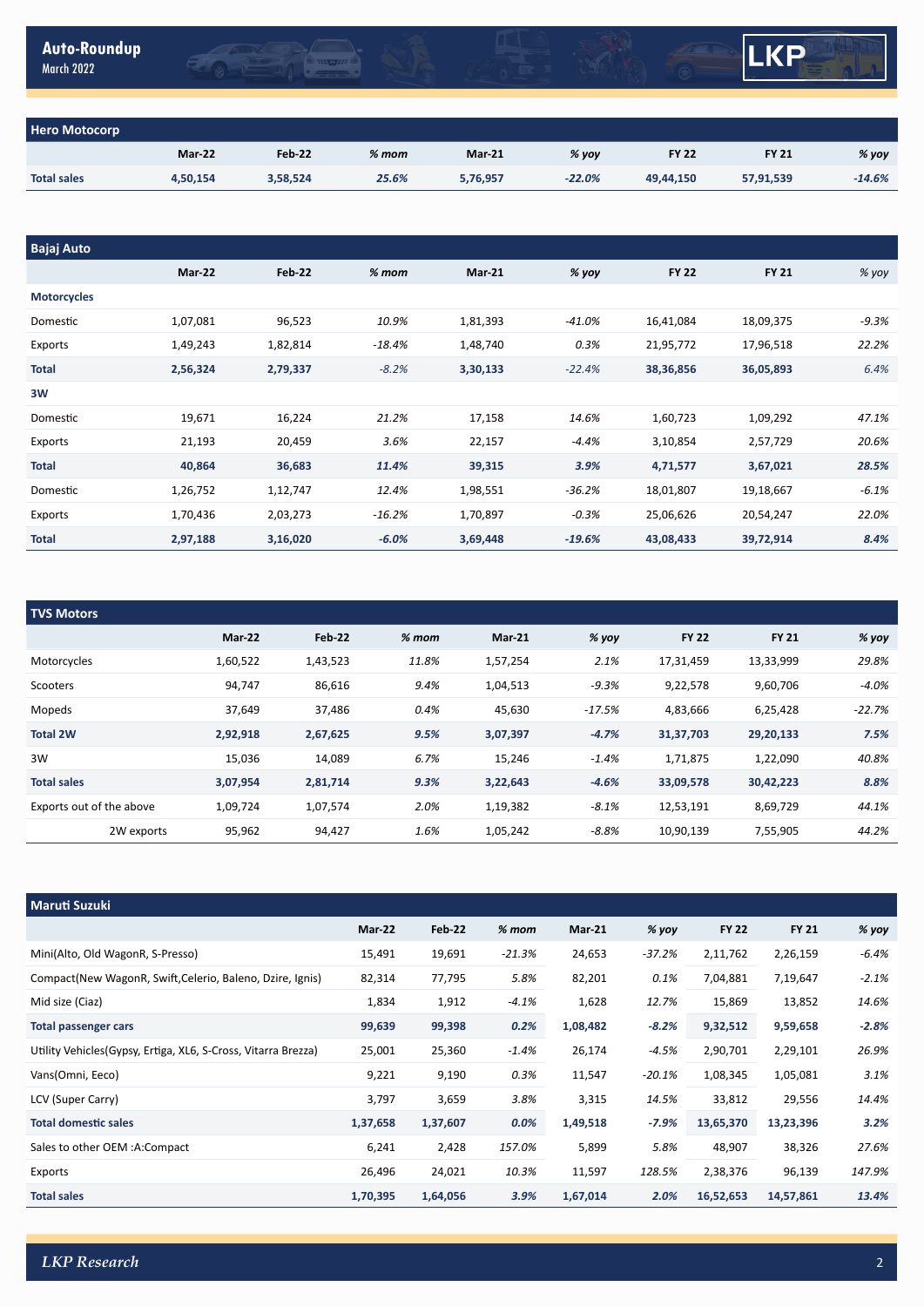## LKP

| <b>Mahindra &amp; Mahindra</b> |        |               |         |               |         |              |              |         |
|--------------------------------|--------|---------------|---------|---------------|---------|--------------|--------------|---------|
| Auto segment                   | Mar-22 | Feb 22        | $%$ mom | <b>Mar-21</b> | % yoy   | <b>FY 22</b> | <b>FY 21</b> | % yoy   |
| Utility Vehicles               | 27,380 | 27,551        | $-0.6%$ | 16,643        | 64.5%   | 2,23,682     | 1,55,530     | 43.8%   |
| Cars+Vans                      | 223    | 112           | 99.1%   | 57            | 291.2%  | 2,213        | 1,686        | 31.3%   |
| <b>Total PV</b>                | 27,603 | 27,663        | $-0.2%$ | 16,700        | 65.3%   | 2,25,895     | 1,57,216     | 43.7%   |
| LCV(<3.5 T)                    | 19,008 | 19,479        | $-2.4%$ | 16,324        | 16.4%   | 1,70,682     | 1,51,889     | 12.4%   |
| LCV (>3.5T)+ MHCV              | 829    | 687           | 20.7%   | 792           | 4.7%    | 6,435        | 4,270        | 50.7%   |
| <b>Total CV</b>                | 19,837 | 20,166        | $-1.6%$ | 17,116        | 15.9%   | 1,77,117     | 1,56,159     | 13.4%   |
| 3 wheelers                     | 4,043  | 3,812         | 6.1%    | 4,461         | $-9.4%$ | 30,079       | 20,525       | 46.5%   |
| <b>Total domestic sales</b>    | 51,483 | 51,641        | $-0.3%$ | 38,277        | 34.5%   | 4,33,091     | 3,33,900     | 29.7%   |
| Total exports                  | 3,160  | 2,814         | 12.3%   | 2,126         | 48.6%   | 32,510       | 18,381       | 76.9%   |
| <b>Total sales</b>             | 54,643 | 54,455        | 0.3%    | 40,403        | 35.2%   | 4,65,601     | 3,52,281     | 32.2%   |
|                                |        |               |         |               |         |              |              |         |
| <b>FES</b>                     | Mar-22 | <b>Feb-22</b> | $%$ mom | <b>Mar-21</b> | % yoy   | <b>FY 22</b> | <b>FY 21</b> | % yoy   |
| Domestic                       | 28,112 | 18,910        | 48.7%   | 29,817        | $-5.7%$ | 3,37,052     | 3,43,833     | $-2.0%$ |
| Exports                        | 1,651  | 1,527         | 8.1%    | 1,153         | 43.2%   | 17,646       | 10,665       | 65.5%   |
| <b>Total FES</b>               | 29,763 | 20,437        | 45.6%   | 30,970        | $-3.9%$ | 3,54,698     | 3,54,498     | 0.1%    |
|                                |        |               |         |               |         |              |              |         |

**OMOHO** 

EQSE

| <b>Ashok Leyland</b> |        |        |         |               |       |                 |                 |       |  |
|----------------------|--------|--------|---------|---------------|-------|-----------------|-----------------|-------|--|
|                      | Mar-22 | Feb 22 | $%$ mom | <b>Mar-21</b> | % yoy | <b>YTD FY22</b> | <b>YTD FY21</b> | % yoy |  |
| <b>MHCV</b>          | 13,990 | 9,363  | 49.4%   | 11,101        | 26.0% | 73,885          | 51,807          | 42.6% |  |
| LCV                  | 6,133  | 5,294  | 15.8%   | 6,130         | 0.0%  | 54,441          | 48,908          | 11.3% |  |
| <b>Total</b>         | 20,123 | 14,657 | 37.3%   | 17,231        | 16.8% | 1,28,326        | 1,00,715        | 27.4% |  |

| <b>Tata Motors</b>        |               |               |          |               |        |             |              |         |  |
|---------------------------|---------------|---------------|----------|---------------|--------|-------------|--------------|---------|--|
|                           | <b>Mar-22</b> | <b>Feb 22</b> | $%$ mom  | <b>Mar-21</b> | % yoy  | <b>FY22</b> | <b>FY 21</b> | $%$ yoy |  |
| M&HCV                     | 14,499        | 10,233        | 41.7%    | 10,883        | 33%    | 88,041      | 60,107       | 46%     |  |
| <b>1 &amp; LCV</b>        | 7,555         | 5,599         | 34.9%    | 6,792         | 11%    | 53,854      | 39,629       | 36%     |  |
| <b>Passenger Carriers</b> | 2,703         | 1,759         | 53.7%    | 1,880         | 44%    | 14,620      | 8,872        | 65%     |  |
| SCV cargo and pick up     | 19,668        | 16,303        | 20.6%    | 17,253        | 14%    | 1,65,667    | 1,38,469     | 20%     |  |
| Total CV                  | 44,425        | 33,894        | 31.1%    | 36,808        | 21%    | 3,22,182    | 2,42,037     | 33%     |  |
| <b>Total PV</b>           | 42,293        | 39,981        | 5.8%     | 29,654        | 43%    | 3,70,372    | 2,22,025     | 67%     |  |
| Exports                   | 2,625         | 3,658         | $-28.2%$ | 3,654         | $-28%$ | 34,790      | 20,283       | 72%     |  |
| <b>Total sales</b>        | 89,343        | 77,533        | 15.2%    | 70,116        | 27%    | 7,26,482    | 4,99,699     | 45%     |  |

| <b>Escorts</b> |        |               |         |               |          |              |              |          |
|----------------|--------|---------------|---------|---------------|----------|--------------|--------------|----------|
|                | Mar-22 | <b>Feb 22</b> | $%$ mom | <b>Mar-21</b> | % yoy    | <b>FY 22</b> | <b>FY 21</b> | % yoy    |
| Domestic       | 9,483  | 5,686         | 66.8%   | 11,730        | $-19.2%$ | 87,043       | 1,01,848     | $-14.5%$ |
| Exports        | 591    | 428           | 38.1%   | 607           | $-2.6%$  | 7,185        | 4,893        | 46.8%    |
| <b>Total</b>   | 10,074 | 6,114         | 64.8%   | 12,337        | $-18.3%$ | 94,228       | 1,06,741     | $-11.7%$ |